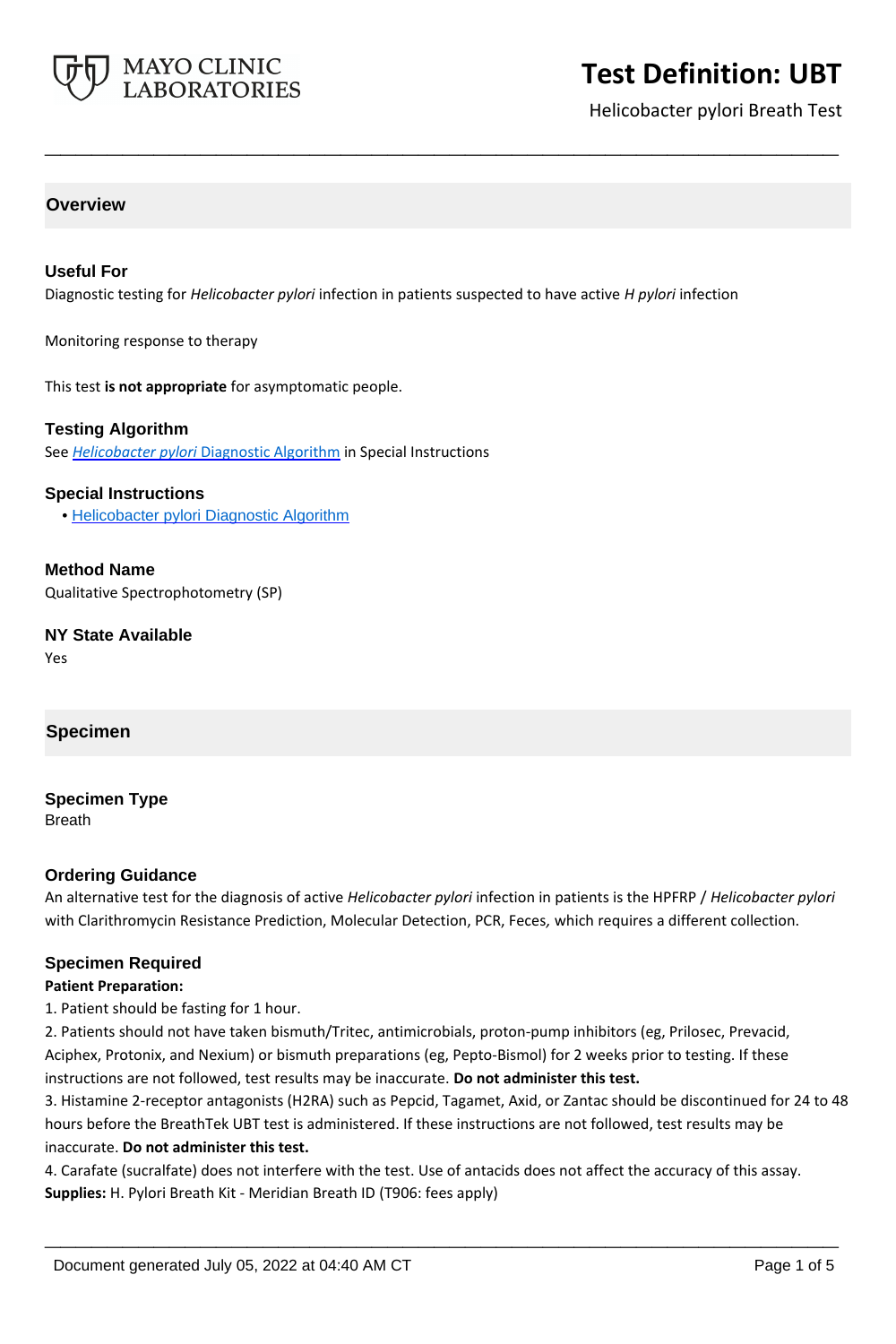

Helicobacter pylori Breath Test

#### **Collection Instructions:**

1. **Do not** collect if patient is younger than 3 years of age.

- 2. Follow instructions included with kit.
- 3. Mixing the (13)C-Urea Tablet

a. Dissolve the Citrica and the (13)C-enriched urea tablet in 150 to 200 mL (5.1 to 6.8 oz.) of tap water in the provided drinking cup.

**\_\_\_\_\_\_\_\_\_\_\_\_\_\_\_\_\_\_\_\_\_\_\_\_\_\_\_\_\_\_\_\_\_\_\_\_\_\_\_\_\_\_\_\_\_\_\_\_\_\_\_**

b. Close the lid firmly using both hands. Place fingers over lid and shake thoroughly for a few minutes, until the Citrica Powder and the urea tablet are completely dissolved.

**Note:** Tiny particles may remain visible after thorough mixing. However, if more substantial particulate matter is still present after five minutes of mixing, discard the solution and repeat the procedure with a new kit.

## **Forms**

If not ordering electronically, complete, print, and send 1 of the following forms with the specimen: [-Microbiology Test Request](https://www.mayocliniclabs.com/it-mmfiles/microbiology_test_request_form.pdf) (T244) [-Gastroenterology and Hepatology Client Test Request](https://www.mayocliniclabs.com/it-mmfiles/gastroenterology-and-hepatology-test-request.pdf) (T728)

## **Specimen Minimum Volume**

Bag of ''breath'' must be full

## **Reject Due To**

No specimen should be rejected.

## **Specimen Stability Information**

| <b>Specimen Type</b> | <b>Temperature</b>  | <b>Time</b> | <b>Special Container</b> |
|----------------------|---------------------|-------------|--------------------------|
| <b>Breath</b>        | Ambient (preferred) | 14 days     | <b>BREATH TEST BAG</b>   |

# **Clinical & Interpretive**

## **Clinical Information**

*Helicobacter pylori* is recognized as an important pathogen and a causal relationship between *H pylori* and chronic active gastritis, duodenal ulcer, and gastric ulcer is well documented. Currently there are numerous *H pylori* detection technologies for upper gastrointestinal disease including biopsy and serum analysis. These technologies depend on two general approaches for obtaining a sample for testing: invasive and noninvasive. The most common invasive test method requires an endoscopic gastric biopsy. The tissue collected from the biopsy is then examined in a laboratory by microbiologic culture of the organism, direct detection of urease activity in the tissue, by molecular testing, or by histological examination of stained tissue. Biopsy-based methods present an element of patient risk and discomfort and may provide false-negative results due to sampling errors.

The (13)C-urea breath tests provides a non-invasive and non-hazardous analysis of the exhaled breath. The BreathID test measures the (12)CO2 and (13)CO2 components of the exhaled breath before and after the oral ingestion of (13)Cenriched urea. This establishes the baseline ratio of (13)CO2/(12)CO2 and the post ingestion ratio of (13)CO2/(12)CO2 in order to determine the delta over baseline (change in the  $(13)CO2/(12)CO2$  ratio).

The BreathID Hp Lab System, using molecular correlation spectroscopy (MCS), is intended for use to noninvasively

**\_\_\_\_\_\_\_\_\_\_\_\_\_\_\_\_\_\_\_\_\_\_\_\_\_\_\_\_\_\_\_\_\_\_\_\_\_\_\_\_\_\_\_\_\_\_\_\_\_\_\_**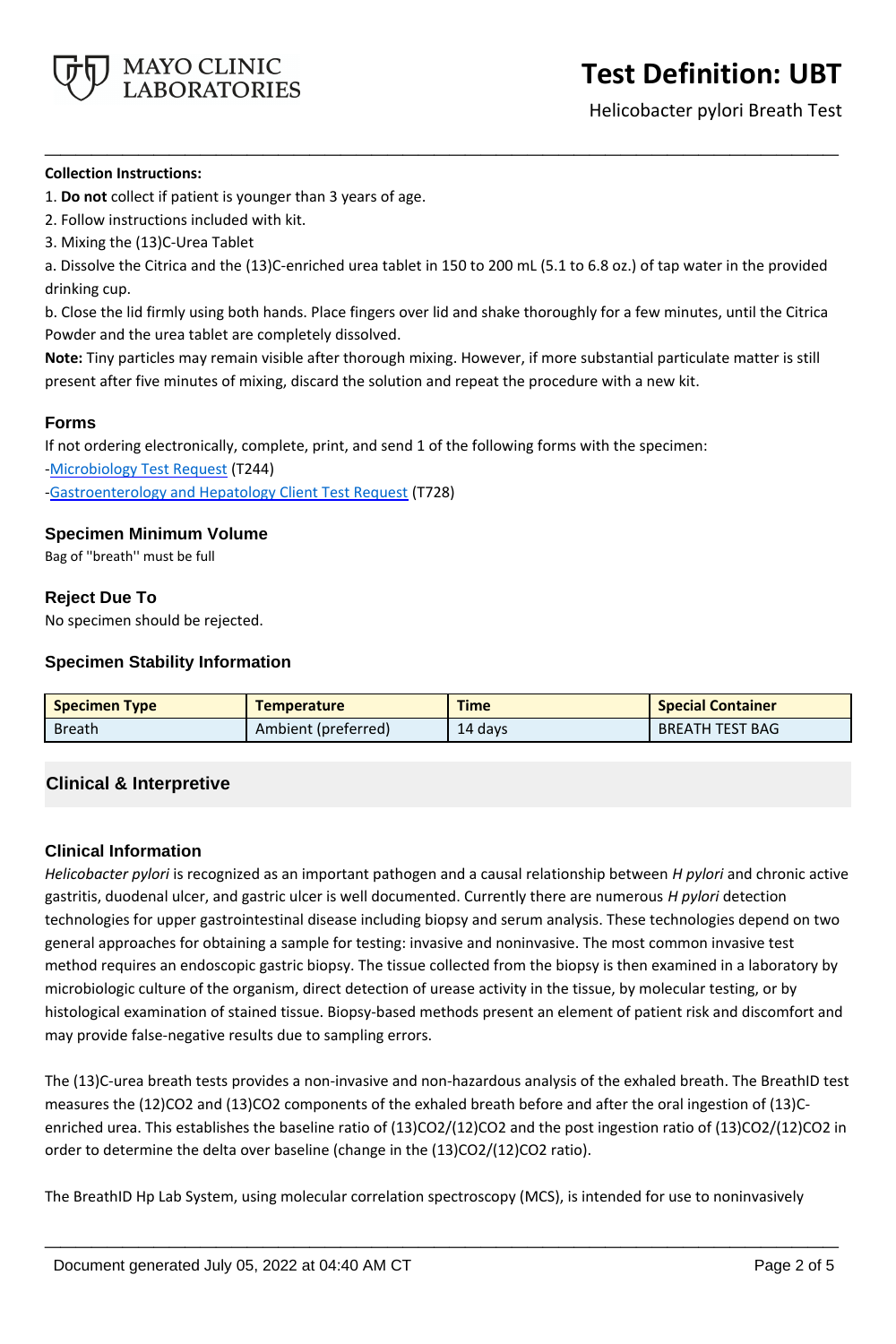

Helicobacter pylori Breath Test

measure changes in the (13)CO2/(12)CO2 ratio of exhaled breath, which may be indicative of increased urease production associated with active *H pylori* infection in the stomach. MCS uses infrared light to precisely match the CO2 molecule wavelength allowing for a smaller sample and minimal cross-sensitivity and low power consumption.

**\_\_\_\_\_\_\_\_\_\_\_\_\_\_\_\_\_\_\_\_\_\_\_\_\_\_\_\_\_\_\_\_\_\_\_\_\_\_\_\_\_\_\_\_\_\_\_\_\_\_\_**

See *Helicobacter pylori* [Diagnostic Algorithm](http://www.mayocliniclabs.com/it-mmfiles/Helicobacter_pylori_Diagnostic_Algorithm.pdf) in Special Instructions.

### **Reference Values**

Negative Reference values apply to all ages.

#### **Interpretation**

The *Helicobacter pylori* urea breath test can detect very low levels of *H pylori* and, by assessing the entire gastric mucosa, avoids the risk of sampling errors inherent in biopsy-based methods. In the absence of gastric *H pylori*, the (13)C-urea does not produce (13)CO2 in the stomach.

A negative result does not rule out the possibility of *H pylori* infection. If clinical signs are suggestive of *H pylori* infection, retest with a new specimen or by using an alternative method.

A false-positive test may occur due to urease associated with other gastric spiral organisms observed in humans such as *Helicobacter heilmannii*.

A false-positive test could occur in patients who have achlorhydria.

## **Cautions**

Testing for *Helicobacter pylori* is only recommended if treatment is planned.

For patients with phenylketonuria (PKU), the Citrica powder/(13)C-urea solution contains phenylalanine (84 mg/dose; for reference, 12 ounces of a typical diet cola contains approximately 80 mg).

The patient should not have taken antimicrobials, proton pump inhibitors (PPI), or bismuth preparations for 2 weeks prior to the test. If PPI are used within 2 weeks of urea breath test (UBT) testing, false-negative test results may occur. Premature collection time can lead to a false-negative diagnosis for a patient with a marginally positive result.

If particulate matter is visible in the reconstituted Citrica powder/(13)C-urea solution after five minutes of thorough mixing, the solution should not be used.

The breath test should not be used until 4 weeks or more after the end of treatment for the eradication of *H pylori* as earlier posttreatment assessment may give false-negative results.

**\_\_\_\_\_\_\_\_\_\_\_\_\_\_\_\_\_\_\_\_\_\_\_\_\_\_\_\_\_\_\_\_\_\_\_\_\_\_\_\_\_\_\_\_\_\_\_\_\_\_\_**

A correlation between the number of *H pylori* organisms in the stomach and the breath test result has not been established.

Data is insufficient for recommending the use of this test on patients with total or partial gastrectomy.

Data is insufficient to recommend the use of this test on pregnant and lactating women.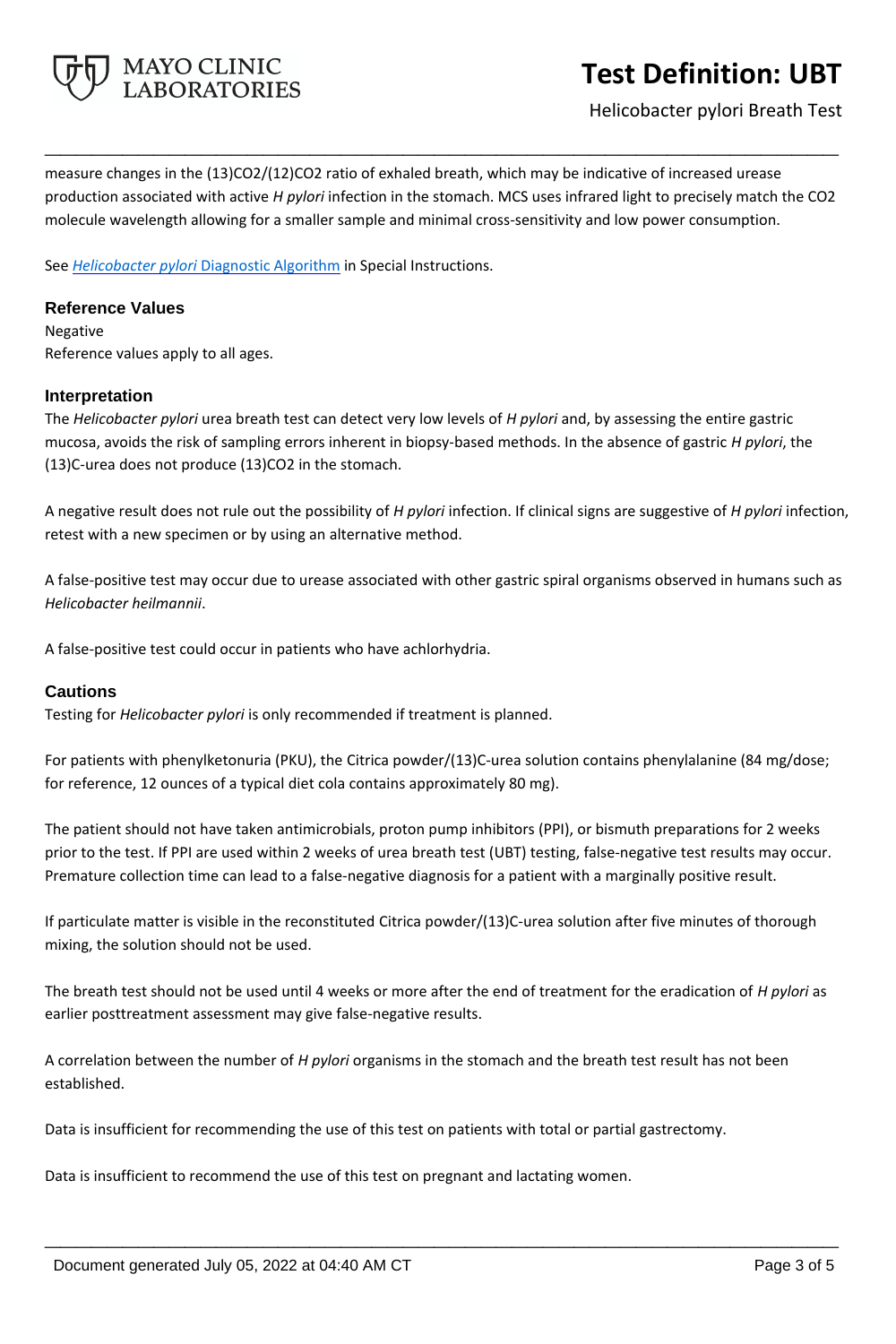



### **Clinical Reference**

MAYO CLINIC **LABORATORIES** 

1. Talley NJ, Vakil NB, Moayyedi P: American Gastroenterological Association technical review on the evaluation of dyspepsia. Gastroenterology. 2005;129:1756-1780

2. Chey WD, Leontiadis GI, Howden CW, Moss SF: ACG Clinical Guideline: Treatment of Helicobacter pylori infection. Am J Gastroenterol. 2017 Feb;112(2):212-239. doi: 10.1038/ajg.2016.563

**\_\_\_\_\_\_\_\_\_\_\_\_\_\_\_\_\_\_\_\_\_\_\_\_\_\_\_\_\_\_\_\_\_\_\_\_\_\_\_\_\_\_\_\_\_\_\_\_\_\_\_**

3. Talley NJ, Ford AC: Functional dyspepsia. N Engl J Med. 2015 Nov 5;373(19):1853-63. doi: 10.1056/NEJMra1501505

#### **Performance**

#### **Method Description**

In the *Helicobacter pylori* urea breath test, 75 mg (13)C-urea tablet and 4.3 g Citrica powder are dissolved in water, and the resulting solution is ingested by the patient. The presence of the Citrica creates an acidic environment in the stomach and delays the transfer of the ingested solution to the duodenum. These two characteristics facilitate the decomposition of the urea by *H pylori*, if present. Thus, in the presence of urease associated with gastric *H pylori*, (13)C-urea is decomposed to (13)CO2 and ammonia.

The (13)CO2 is absorbed into the blood and then exhaled in the breath. Absorption and distribution of (13)CO2 is fast. Therefore, the cleavage of urea by the *H pylori* urease that produces the (13)CO2 occurs immediately after the solution is ingested and enables immediate detection of increased (13)CO2 in the exhaled breath of *H pylori*-positive patients. In the case of *H pylori*-negative patients, the (13)C-urea does not produce (13)CO2 in the stomach because there are no human enzymes that can decompose the urea in the stomach.(Package insert: IDkit Hp Two for Exalenz BreathID Hp Lab System, Exalenz Bioscience Ltd; Revision 03, 03/2018)

**\_\_\_\_\_\_\_\_\_\_\_\_\_\_\_\_\_\_\_\_\_\_\_\_\_\_\_\_\_\_\_\_\_\_\_\_\_\_\_\_\_\_\_\_\_\_\_\_\_\_\_**

**PDF Report**

No

**Day(s) Performed** Monday through Friday, Sunday

**Report Available** Same day/1 to 2 days

**Specimen Retention Time** Not retained

**Performing Laboratory Location** Rochester

# **Fees & Codes**

#### **Fees**

• Authorized users can sign in to **Test Prices** for detailed fee information.